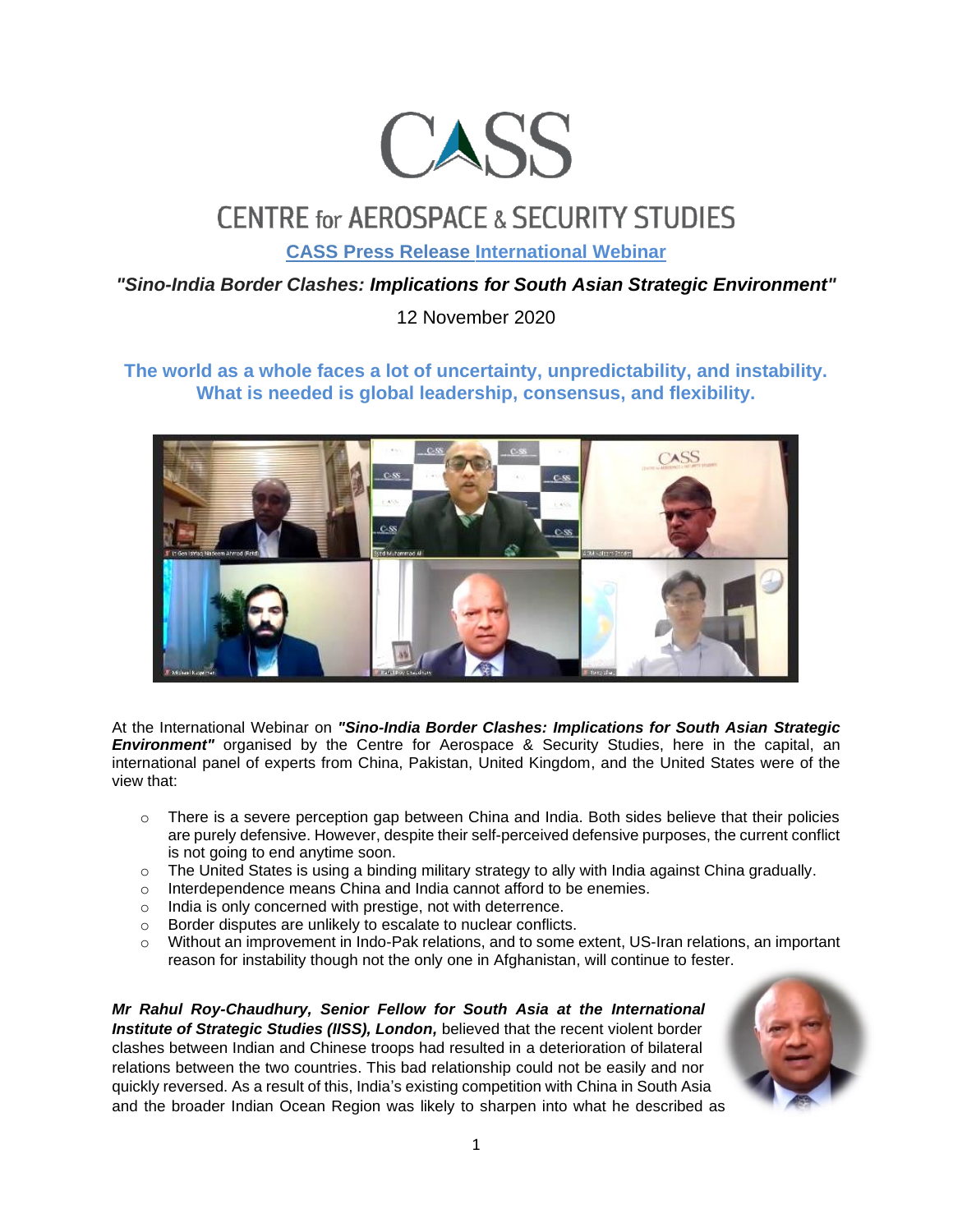possible contestation in the defense and security domain. However, he opined that while India's engagement in the QUAD was also going to increase, its focus would be broader than just defense and security. Mr Roy-Chaudhury noted that the increasing emphasis on defense policy was not risk–free for India. Therefore, it would 'need to be imaginatively and sensitively applied by New Delhi, if it was to result in political and diplomatic dividends for the South Block', he concluded.

## *Dr Tong Zhao, Senior Fellow, Carnegie-Tsinghua Center for Global Policy,*

*Beijing,* highlighted that there was a serious perception gap between China and India. From the Chinese perspective, India was trying to change the status quo across the region, especially given the 5 August 2019 revocation of the special status of Jammu and Kashmir and the public statement by Indian Home Minister Amit Shah who had declared in Lok Sabha last year that Aksai Chin was an integral and inseparable part of Jammu and Kashmir. Dr Zhao said such actions had triggered the Chinese military to show its resolve to protect the country's national security. In



While evaluating the US' role and stance on the Sino-India border clashes, *Mr Michael Kugelman, Deputy Director and Senior Associate, Woodrow Wilson Center, Washington, DC,* was of the view that the Ladakh crisis underscored growing Indian diplomatic problems in its backyard, putting New Delhi in hot water with both its top rivals - Pakistan and China. He warned that the South Asian environment was increasingly volatile, raising the prospects of miscalculation that could lead to a dangerous escalation. Mr Kugelman also pointed out that the Galwan crisis was not only impacting India and China; India-Pakistan relations would also be affected. 'New Delhi and Islamabad are both worried that the other side could take advantage of

the Ladakh crisis to harm the other.' He also agreed with other speakers that US-India relations would further improve, given the Sino-India crisis. However, he shared that while many US leaders remain critical of Chinese actions in the Ladakh crisis, under a new US Administration, Joe Biden may be more openminded towards the idea of cooperation with China and a revision in the Indo-Pacific strategy. On the issue of mediation or actual involvement in case of any conflicting future situation between China and India, US intervention was not likely to happen unless India gave it security guarantees, he remarked.

Discussing the significance of the South Asian region, *Lt. Gen. (Retd.) Ishfaq Nadeem Ahmad, former Chief of General Staff*, outlined that the region's growth potential depended on reducing intra-regional disputes and its relations with the US. He said the latter looked at China as an emerging competitor, while China also sees US as a threat. 'As long as China feels threatened by US, the region would remain constructively constrained.' On the Sino-India border clashes, he shared that besides other implications, the psychological impact of the Ladakh conflict on all major regional states could not be ignored. The conflict proved that China had the ability to defeat India